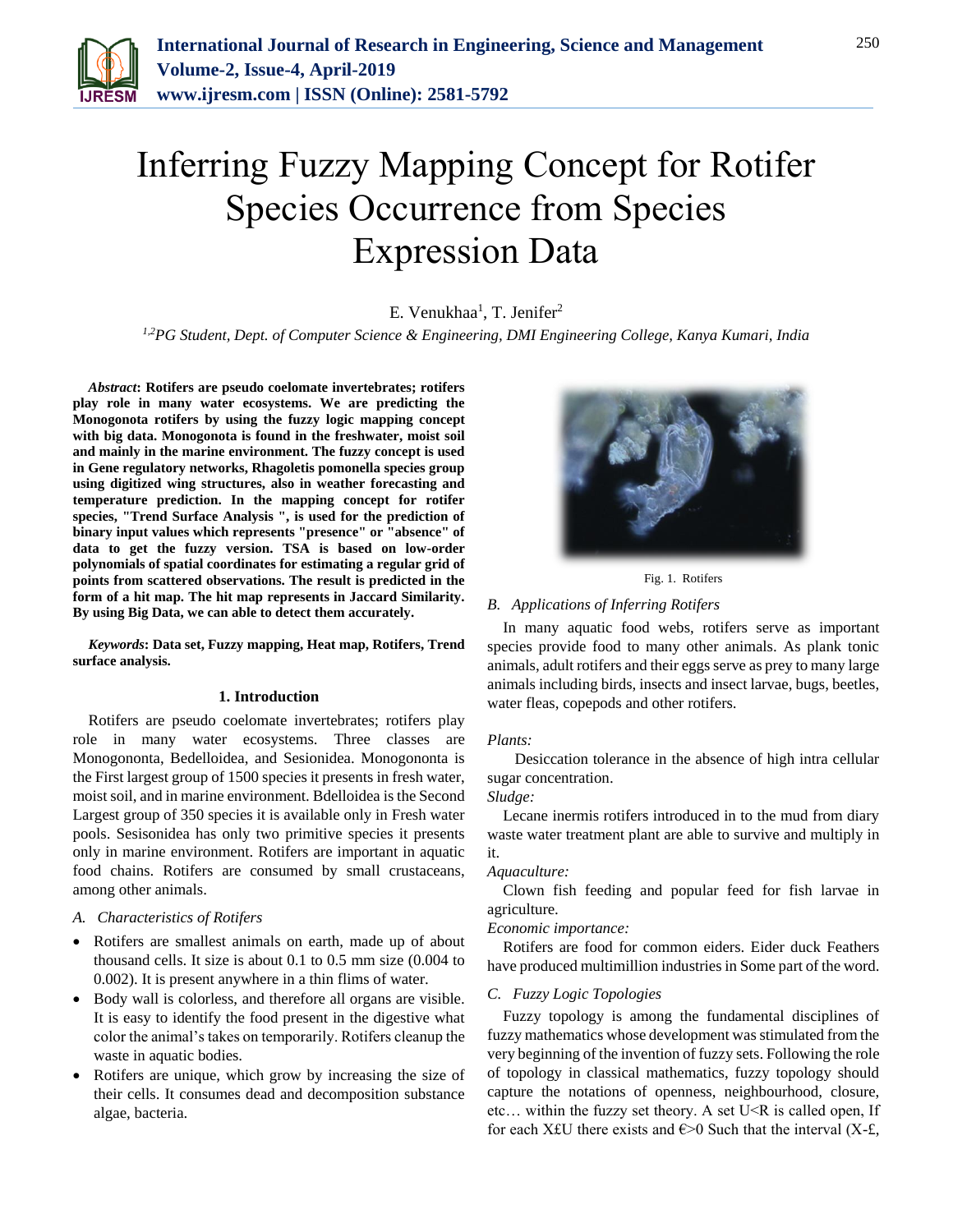

 $X+\pounds$ ) is contained in .U, such an interval is often called on. £neighbourhood of X.A set F is called closed, if the complement of F,  $R \ F$ , is open.

Union of open sets, intersection of closed sets

- Every union open sets in again open.
- Every intersection of closed sets again is again closed.
- Every finite intersection of open sets is again open.
- Every finite union of closed sets is again closed

#### *D. Security of Fuzzy Logic System*

Fuzzy logic is a relatively new paradigm which may radically impact computer security. It can be used in formal methods, in trusted system analysis and design, is measuring the security of systems, and in representing the imprecise human world of policies and inference. The fuzzy logic paradigm sheds light on many traditional difficulties in computer security and suggests new directions to follow. The implications are challenging and complicated. Viewed through the fuzzy logic paradigm even computer security's clearest concepts, such as the Trusted Computing Base, turn out in practice to be fuzzier and less clear-cut than we supposed. This vagueness is both disturbing and rich and is the rationale for introducing fuzzy set theory," useful in those complex situations where either some variables are inherently ill-defined or the relationship between many variables is ill-defined". This paper reviewed basic fuzzy logic concepts, such as crisp and fuzzy sets, prototypes, fuzzy goals, constraints and decisions, fuzzy logical and mathematical operators, linguistic variables, hedges, and fuzzy voting. It illustrated with simple examples how each of these could be used in the security community, and specifically in the multi policy paradigm. Fuzzy logic can be useful in bridging the human/machines security interface, intrusion detection modelling nontraditional policies, policy conflict resolution, defining security profiles, and controlling database inference. All of the possibilities mentioned merit additional research. Although mathematical precision has long been a goal in the security community, computer security is and always has been fuzzy, it is easier to acknowledge this and use tools designed to deal with fuzziness than search in vain for the illusive perfectly secure system.

## *E. Advantages of Fuzzy Logic*

Fuzzy logic allows us to model in a more intuitive way complex dynamic system. There are some advantages of fuzzy logic algorithm can be summarized as follows:

*1) Comprehensibility*

- Well-crafted fuzzy rules are easy to understand.
- Makes a fuzzy expert system a "white box".
- *2) Modularity*
	- Rules can be added and removed as needed.
	- Remove redundant rules to improve execution speed.
- *3) Explain ability*
	- Execution trace.
	- Explain how system reached conclusion.

## *4) Uncertainty*

- Can deal with inexact concepts smaller, faster etc...
- Each rule corresponds to a wider range of inputs values.
- *5) Parallel execution of rules*
	- Output calculated once at end of cycle.
	- Order does not matter.
	- Rules are evaluated in parallel no need for execution selection methods.

#### **2. Literature survey**

In [1] Africa Gomez, Eloisa Ramos-Rodriguez, Javier Montero, Manuel Serra proposed "Long-term Co-existence of Rotifer Cryptic Species" deals with cryptic species often coexist in aquatic habitats presenting a challenge in the framework of niche differentiation theory and coexistence mechanisms rotifer species. We show that both species have cooccurred in a stable way in one lake, with population fluctuations in which no species was permanently excluded. The seasonal occurrence patterns of the plankton in two lakes agree with laboratory experiments showing that both species differ in their optimal salinity. These results suggest that stable species coexistence is mediated by differential responses to salinity and its fluctuating regime.

In [2] Agnieszka pochiecha (2008) "Rotifers as climate change in The Antarctic environments" Rotifers are one of the most important components of the invertebrate fauna of the Antarctic freshwater and terrestrial ecosystems. 176 species of rotifers were found, including the endemic and cosmopolitan species. Scientists still have poor knowledge about the occurrence of rotifer species in recently studied habitats. Rotifers are organisms well adapted to harsh Antarctic environments and successfully colonize its various ecosystems, so for this reason could be good indicators of climate changes in Antarctica. Inverted rates from Antarctic terrestrial habitats are particularly sensitive to human disturbance and climate change (Kennedy 1995, Virginia and Wall 1999). There is only limited information on these communities, particularly at the most extreme latitudes, which are considered being particularly susceptible to change (Sinclair 2001).

#### **3. System Analysis**

## *A. Existing system*

Fuzzy concept is used in Gene regulatory networks, Rhagoletis pomonella species group using digitized wing structures, also in weather forecasting and temperature prediction. Forest species discrimination in an alpine mountain area using a fuzzy classification of multi –temporal spot, data management on pores arrangement for tropical wood species recognition system. Mapping is done in the form of pixel representation in forest species discrimination.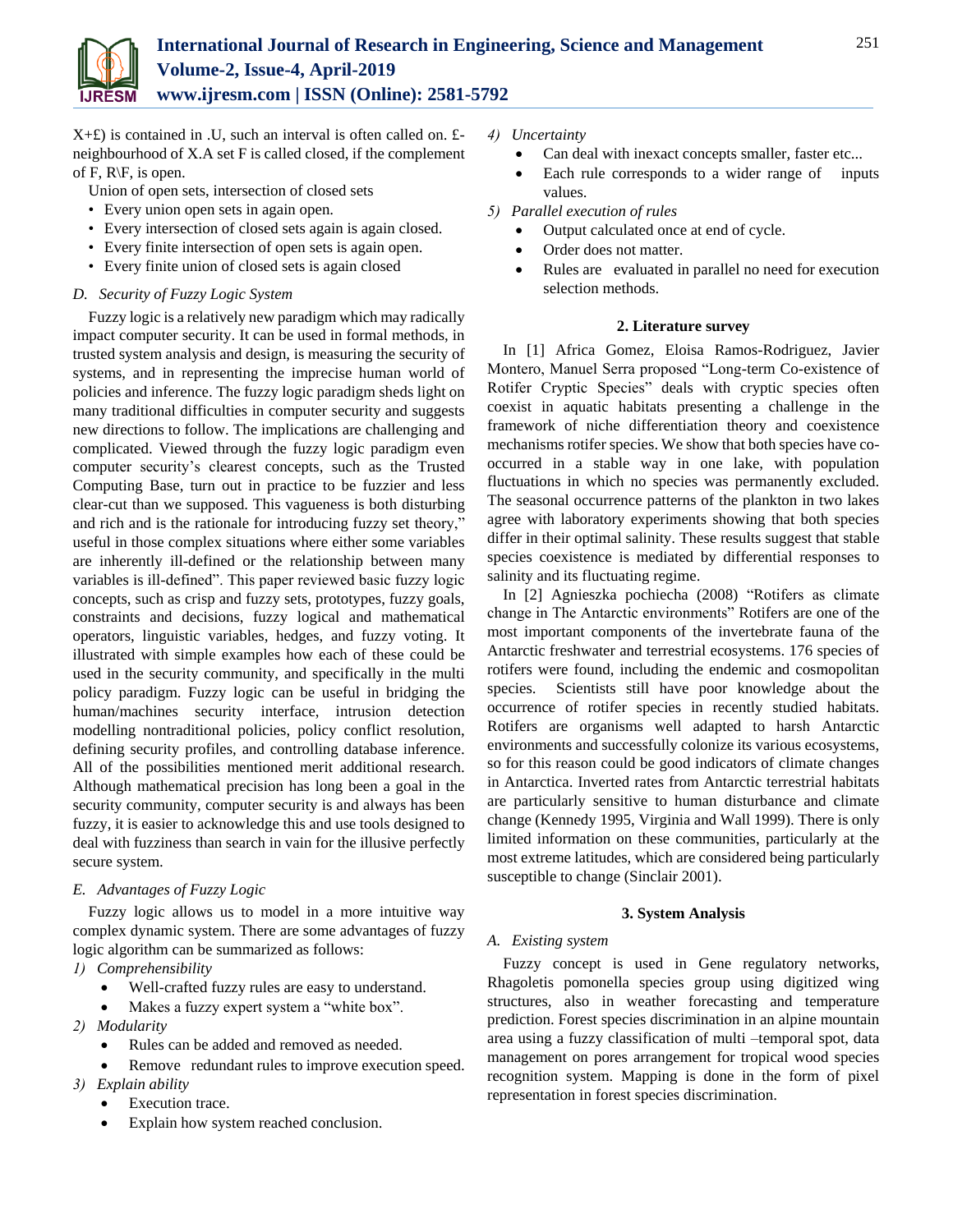

- Rotifer research is done particularly in marine water and in specified lake.
- Operator's experience required.
- System complexity.

## **4. Proposed System**

In the mapping concept for rotifer species, "Trend Surface Analysis (TSA)", is used in this concept for the prediction of binary input values which represents "presence" or "absence" of data to get the fuzzy version (continuous between 0 and 1). TSA is based on low-order polynomials of spatial coordinates for estimating a regular grid of points from scattered observations The continuous values representing the spatial trend in species occurrence.

## *A. Advantages of Proposed System*

- Its advantage is its ability to deal with vague systems and its use of linguistic variables.
- Uses imprecise language.
- Fails safely.
- Mimicks control logic.
- Modified and tweaked easily.
- Mimicks human control logic.

## **5. System Design**

The problem of aggregating data to calculate fuzzy versions of species occurrence patterns based on presence absence data including inverse distance interpolation, trend surface analysis and prevalence independent favorability GLM and pair-wise fuzzy similarity, based on fuzzy versions of commonly used similarity indices among those occurrence patterns. Includes also functions for model comparison and for data preparation such as obtaining unique abbreviations of species names, converting species lists to presence-absence tables, transporting a part of a data frame, assessing the false discovery rate, or analyzing and dealing with multi collinearity among variables.

## *A. System Architecture*

The rotifer species data represents the monogonota species which is gathered and organized in the form of Tax Anomic Database Working Group. Species is mapped in the form of fuzzy concept using Trend Surface Analysis including Multi GLM, hit map, and Jaccard similarity scale distribution which is predicted in the form of percentage expression.



Fig. 2. System Architecture

## **6. System Implementation**

#### *A. Module*

- Rotifer Species Data Gathering
- Organizing Data
- Fuzzy Logic
- Fuzzy Mapping
- Result of Rotifer Prediction

## *B. Rotifer Species Data Gathering*

These data were extracted from a database of monogononta rotifer species presence records on the Geographical units used by the Biodiversity Information Standards (formerly Taxonomic Database and a few environmental (including human and spatial) variables on the same spatial units. The data's were in long (narrow, stacked) format. It presented in wide or untracked format (presence -absence table, obtained with the splits Presabs function in the reduced form the species recorded in at least 100 different TDWG level 4 units and with Abbreviations of the species' names obtained with the spCodes function.

## *C. Organizing Data*

The organized data represents the identifiers of spatial units with sub species names of TDWG4 Species which includes level name, region name, continent, area altitude, altitude range, habitat diversity, human population, latitude, longitude, precipitation, precipitation seasonality, temperature, temperature annual range, temperature seasonality, urban area.

## *D. Fuzzy Logic*

## *1) Fuzzification*

In the fuzzification process, a real scalar value changes into a fuzzy value. Arrangements of fuzzy variables ensure that real values get translated into fuzzy values. After translating those real values into fuzzy values, the possible outcome is called linguistic terms. Linguistic variables are the input or output variables of the system whose values are words or sentences from a natural language, instead of numerical values. A linguistic variable is generally decomposed into a set of linguistic term.



## Fig. 3. Fuzzification

## *2) Defuzzification*

After the inference step, the overall result is a fuzzy value. This result should be defuzzified to obtain an original crisp output. This is the purpose of the defuzzifier component of a FLS.